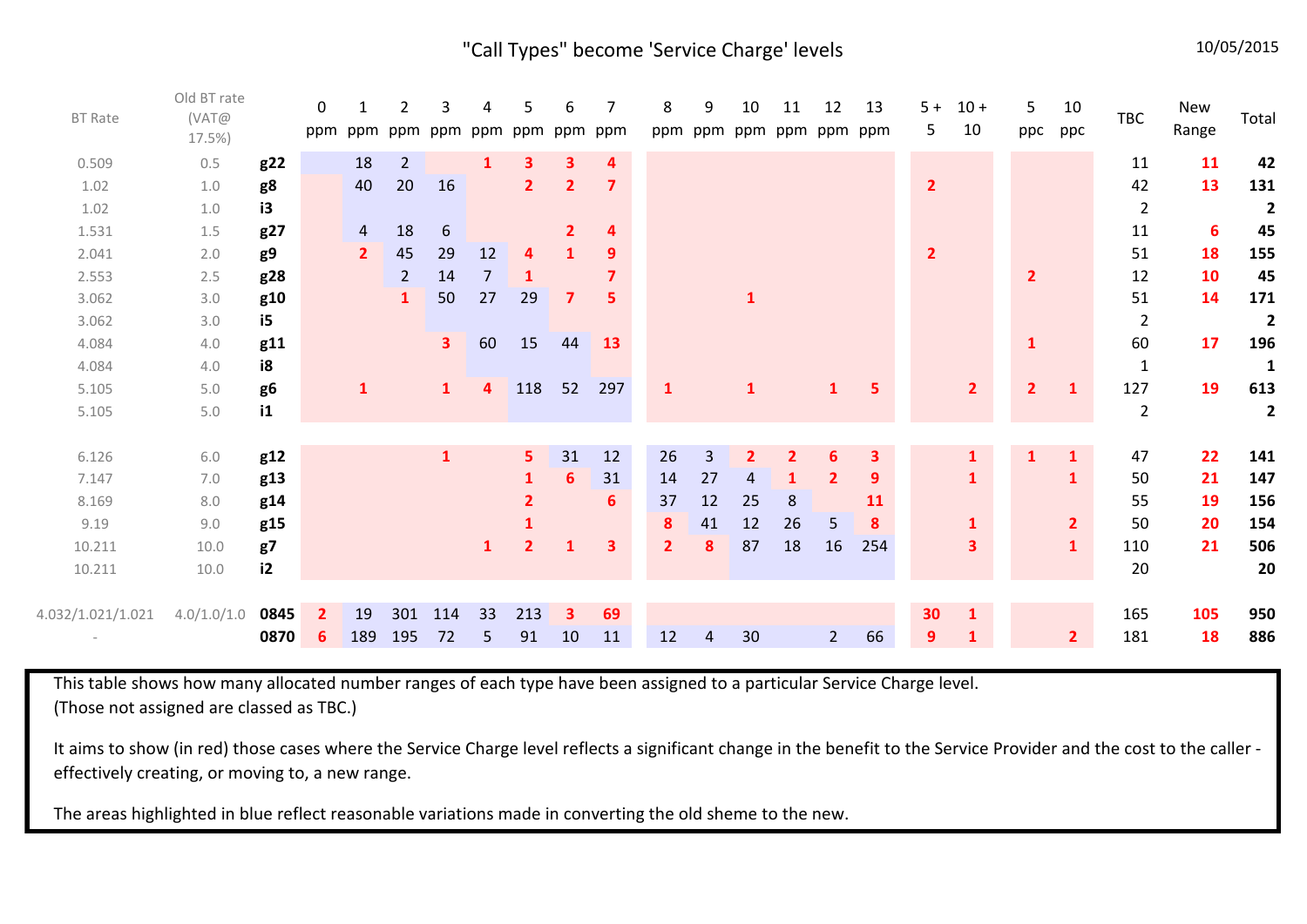# "Call Types" become 'Service Charge' levels 10/05/2015

| <b>BT Rate</b>                            | Old BT rate<br>(VAT@<br>17.5%) |            | $\Omega$       | ppm ppm        | 2              | 3               | Δ<br>ppm ppm ppm ppm ppm ppm | 5              | 6              | 7                       | 8              | 9              | 10<br>ppm ppm ppm | 11                      | 12<br>ppm ppm ppm       | 13                | $5 +$<br>5     | $10 +$<br>10            | 5<br>ppc       | 10<br>ppc      | <b>TBC</b>     | <b>New</b><br>Range           | Total                   |
|-------------------------------------------|--------------------------------|------------|----------------|----------------|----------------|-----------------|------------------------------|----------------|----------------|-------------------------|----------------|----------------|-------------------|-------------------------|-------------------------|-------------------|----------------|-------------------------|----------------|----------------|----------------|-------------------------------|-------------------------|
| 1.02/0.611/0.509                          | $1.0/0.5/0.5$ g5               |            |                |                |                |                 |                              |                |                |                         |                |                |                   |                         |                         |                   |                |                         |                |                | $\overline{7}$ |                               | $\overline{\mathbf{z}}$ |
| 2.041/1.02/1.02                           | 2.0/1.0/1.0                    | g16        |                | $\mathbf{1}$   | $\overline{7}$ | $\overline{2}$  | $\overline{2}$               |                | $\mathbf{1}$   | 4                       |                |                |                   |                         |                         | $\mathbf{1}$      |                |                         |                |                | 13             | 10                            | 31                      |
| 2.041/1.02/1.02                           | $2.0/1.0/1.0$ g4               |            |                |                |                |                 |                              |                |                |                         |                |                |                   |                         |                         |                   |                |                         |                |                | 5              |                               | 5                       |
| 3.062/2.041/1.02                          | $3.0/2.0/1.0$ g17              |            |                | $\mathbf{1}$   |                | $6\phantom{.}6$ | $\overline{2}$               | 3              | $\overline{2}$ | 3                       |                |                |                   |                         |                         | $\mathbf{1}$      | $\mathbf{1}$   |                         |                |                | 14             | 12                            | 33                      |
| 4.033/1.02/1.02                           | 4.0/1.0/1.0                    | g18        | $\mathbf{1}$   |                |                | $\mathbf{1}$    | $6\,$                        |                |                | 4                       |                |                |                   |                         |                         | $\mathbf{1}$      |                |                         |                |                | 13             | 6                             | 26                      |
| 4.033/1.02/1.02                           | $4.0/1.0/1.0$ i15              |            |                |                |                |                 |                              |                |                |                         |                |                |                   |                         |                         |                   |                |                         |                |                | $\overline{2}$ |                               | $\overline{\mathbf{c}}$ |
| 4.033/1.52/1.02                           | $4.0/1.5/1.0$ g19              |            | $\mathbf{1}$   |                |                |                 | $\boldsymbol{9}$             |                |                | $\overline{\mathbf{z}}$ |                |                |                   |                         |                         |                   | $\mathbf{1}$   |                         |                |                | 12             | 9                             | $30\,$                  |
| 4.033/1.52/1.02                           | $4.0/1.5/1.0$ i14              |            |                |                |                |                 |                              |                |                |                         |                |                |                   |                         |                         |                   |                |                         |                |                | $\overline{2}$ |                               | $\overline{2}$          |
| 4.084/3.062/1.02                          | $4.0/3.0/1.0$ g26              |            |                |                | $\mathbf{1}$   |                 | 3                            |                | $\overline{2}$ | 5                       |                |                |                   |                         |                         | 1                 |                |                         |                |                | $\overline{3}$ | 8                             | 15                      |
| 5.052/2.533/2.041                         | 5.0/2.5/2.0                    | g20        | $\overline{2}$ |                |                |                 |                              | 8              | $6\phantom{1}$ | $\overline{\mathbf{z}}$ |                |                |                   |                         |                         | $\mathbf{1}$      |                | $\mathbf{1}$            |                |                | 15             | 17                            | 40                      |
| 5.052/2.533/2.039                         | $5.0/2.5/2.0$ g2               |            |                |                |                |                 |                              |                |                |                         |                |                |                   |                         |                         |                   |                |                         |                |                | $\mathbf{1}$   |                               | $\mathbf{1}$            |
| 8.075/4.032/1.523                         | 8.0/4.0/1.5                    | g23        |                |                |                |                 |                              |                |                | $\mathbf{1}$            | $\overline{7}$ | $\overline{2}$ | $\overline{2}$    |                         | $\overline{\mathbf{z}}$ | 8                 |                | $\overline{2}$          |                |                | $\overline{7}$ | 22                            | 37                      |
| ppc+ppm<br>$5.10 + 5.106$<br>10.20+10.212 | $5.0 + 5.0$<br>$10.0 + 10.0$   | g24<br>g25 |                | $\overline{2}$ |                |                 |                              | 3 <sup>1</sup> | $\overline{4}$ | $\overline{7}$          |                |                | 2 <sup>1</sup>    | $\overline{2}$          | 5                       | $\mathbf{1}$<br>5 | 45             | $\overline{2}$<br>48    | $\overline{2}$ | $\mathbf{1}$   | 28<br>28       | $\overline{\mathbf{z}}$<br>15 | 94<br>91                |
| <u>ppc</u>                                |                                |            |                |                |                |                 |                              |                |                |                         |                |                |                   |                         |                         |                   |                |                         |                |                |                |                               |                         |
| 10.30                                     | 10.0                           | ff0        |                |                |                |                 |                              |                |                |                         |                |                | 4                 |                         | $\mathbf{1}$            | 6                 |                | $\overline{2}$          |                | 28             | 18             | 13                            | 59                      |
| 6.00                                      |                                | ff15       |                |                |                |                 |                              |                | $\overline{2}$ |                         |                |                | $\overline{2}$    | $\overline{\mathbf{3}}$ | $\overline{\mathbf{3}}$ | $\mathbf{1}$      | $\overline{2}$ | $\overline{\mathbf{4}}$ | 14             | $\overline{7}$ | 16             | 17                            | 54                      |
| 10.10                                     | 10.0                           | ff28       |                |                |                |                 |                              |                |                |                         |                |                |                   | $\mathbf{1}$            |                         |                   |                |                         |                | 10             | 12             | $\mathbf{1}$                  | 23                      |
| 5.00                                      |                                | ff29       |                | $\mathbf{1}$   | $\mathbf{1}$   | $\mathbf{1}$    |                              | $\overline{2}$ |                | 5                       |                |                |                   |                         |                         |                   | $\mathbf{1}$   |                         | 31             | $\overline{2}$ | 22             | 13                            | 66                      |
| Unclassified                              |                                |            | $\mathbf{1}$   |                |                |                 |                              |                |                |                         |                |                |                   | $1\,$                   | $\mathbf{1}$            | $\overline{2}$    |                |                         |                |                | 9              |                               | 14                      |
|                                           |                                |            |                |                |                |                 |                              |                |                |                         |                |                |                   |                         |                         |                   |                |                         |                |                |                | 484                           |                         |
|                                           | <b>New Range</b>               |            | 12             |                |                |                 | 10                           | 26             | 38             | 162                     | 11             | 10             | 14                | 10                      | 25                      | 62                | 48             | 21                      | 8              | 11             |                | 484                           | 4995                    |
|                                           | <b>Total</b>                   |            | 13             | 278            | 593            | 316             | 172                          | 503            | 179            | 521                     | 107            | 97             | 172               | 63                      | 49                      | 384               | 93             | 69                      | 53             | 56             | 1277           |                               | 4995                    |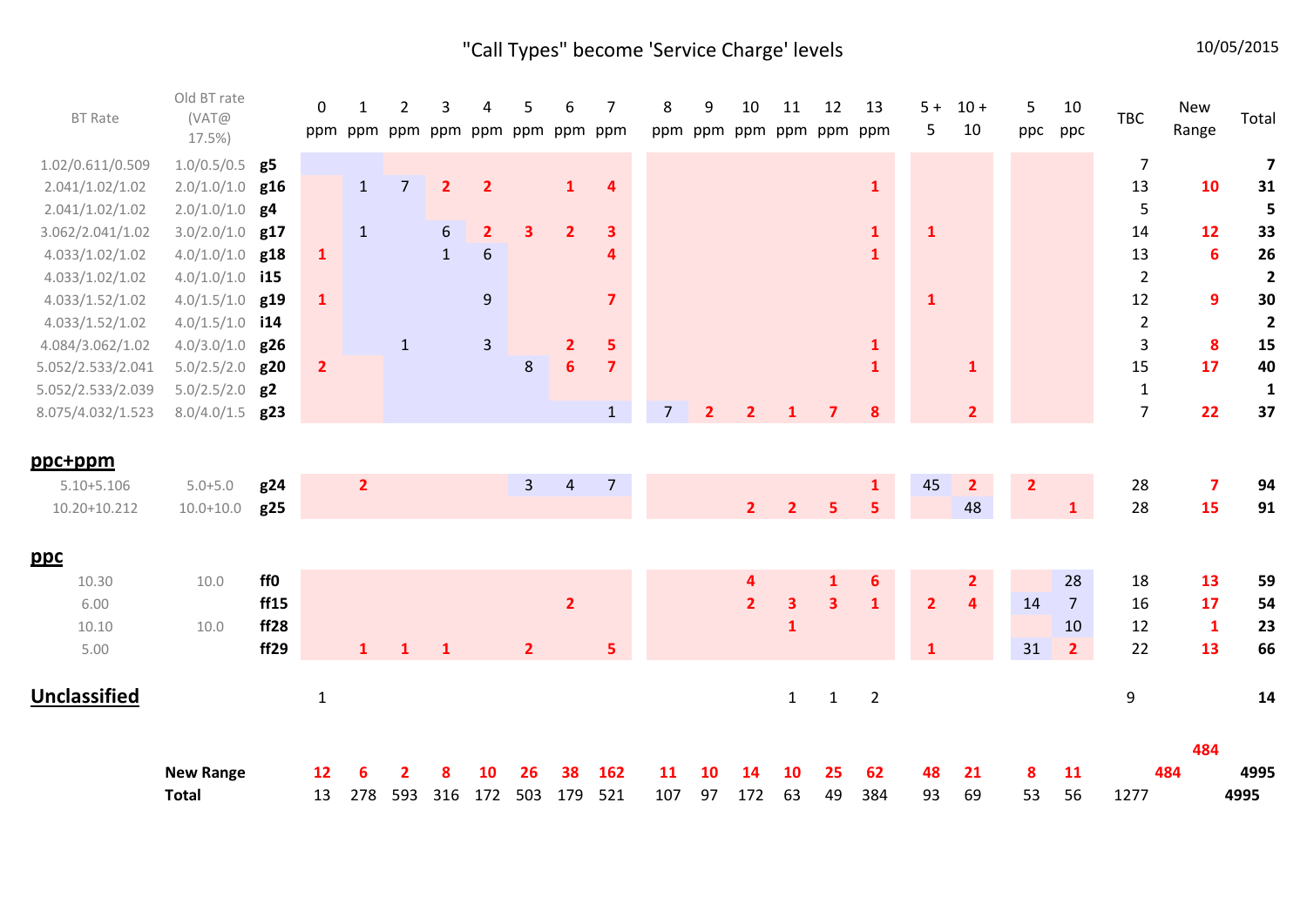This table breaks down the ranges yet to be assigned Service Charge rates, according to the provider to whom the range has been allocated

|  | 286<br>{ | Τ |
|--|----------|---|
|--|----------|---|

- 
- 4 / 274 TalkTalk Communications Limited 28 Voicetec Systems Ltd 11 VoiceHost Limited
- 
- 
- 
- 
- 2 / 22 Citrus Telecommunications Ltd 20 Rhodium Telecom Limited 10 Zamir Telecom Limited
- 1 / 11 Atlas Interactive Group Limited 20 Yim Siam Telecom 10 Zsquare Global Solutions Ltd
- 
- 
- 
- 
- 
- 3 / 13 CFL Communications Limited 15 Subhan Universal Limited 8 Sala Limited
- 
- 1 / 4 Square1 Communications Limited 14 Callax Limited 8 TeleWare PLC
- 
- 
- 
- 76 / 78 Virgin Media Wholesale Limited 13 Modus Telecom Ltd 7 Pipex Communications PLC

### **TBC - by provider** All ranges without rates All ranges without rates All ranges without rates All ranges without rates

76 Virgin Media Limited 12 Lycatel (Ireland) Limited 36 Alphatalk Ltd 12 Stardex (UK) Ltd 34 FleXtel Limited 12 TRA (UK) LTD 31 Sky Telecom Limited 12 Xtec Communications Ltd Some ranges without rates and the state of the 29 ETC Telecom Ltd 11 Callagenix Ltd 11 Callagenix Ltd 29 IPV6 Limited 11 Nowtel UK Ltd 28 Broadcast Telecom Ltd 11 Starcomm Ltd 4 / 275 Vodafone Ltd (C&W) 28 Spacetel UK Ltd 11 Viva Telecom 1 / 59 COLT Technology Services 27 Assume Nothing Limited 10 Malvern Ventures Limited 1 / 42 Verizon UK Ltd 27 Syntec Limited 10 ORB Telemedia Ltd 1 / 26 Telecom2 Ltd 24 Level 3 Communications UK Limited 10 TelNG Limited 5 / 107 Vodafone Ltd (Energis) 22 Known Communications Limited 10 Vital Phone Limited 1 / 9 Everything Voip Limited 18 Promotions4All Ltd 9 LegendTel LLC 1 / 9 Maxadie Limited 17 Sound Advertising Ltd 9 Safety In Numbers.co.uk Limited 2 / 14 Firstsound Ltd 16 TelecomIQ Limited 9 SOS Technology Limited 1 / 5 Lanonyx Telecom Limited 15 Rhema Telecom 8 Anycall Ltd 1 / 4 Jessico Networks Ltd 14 Bluecom (UK) Ltd 8 TeleMagic Ltd 3 / 4 Impello Limited 14 Inclarity Communications Ltd 7 Hannon Telecom Voice

- 
- 8 / 10 Orbis Telecom 13 Icron Network Limited 7 Newtel Limited
	-

- 
- 
- 
- 
- 
- 
- 
- 
- 
- 
- 
- 
- 
- 
- 
- 11 / 111 Vodafone Ltd (Thus) 19 Call Telecom Ltd 9 iCard European Telecommunications (Ireland) Ltd
	-
	-
	-
	-
	-
	-
	-
	-
- 3 / 4 Swiftnet Ltd 13 Danemere Street Creative 7 Newtel (Guernsey) Limited
	-
	-